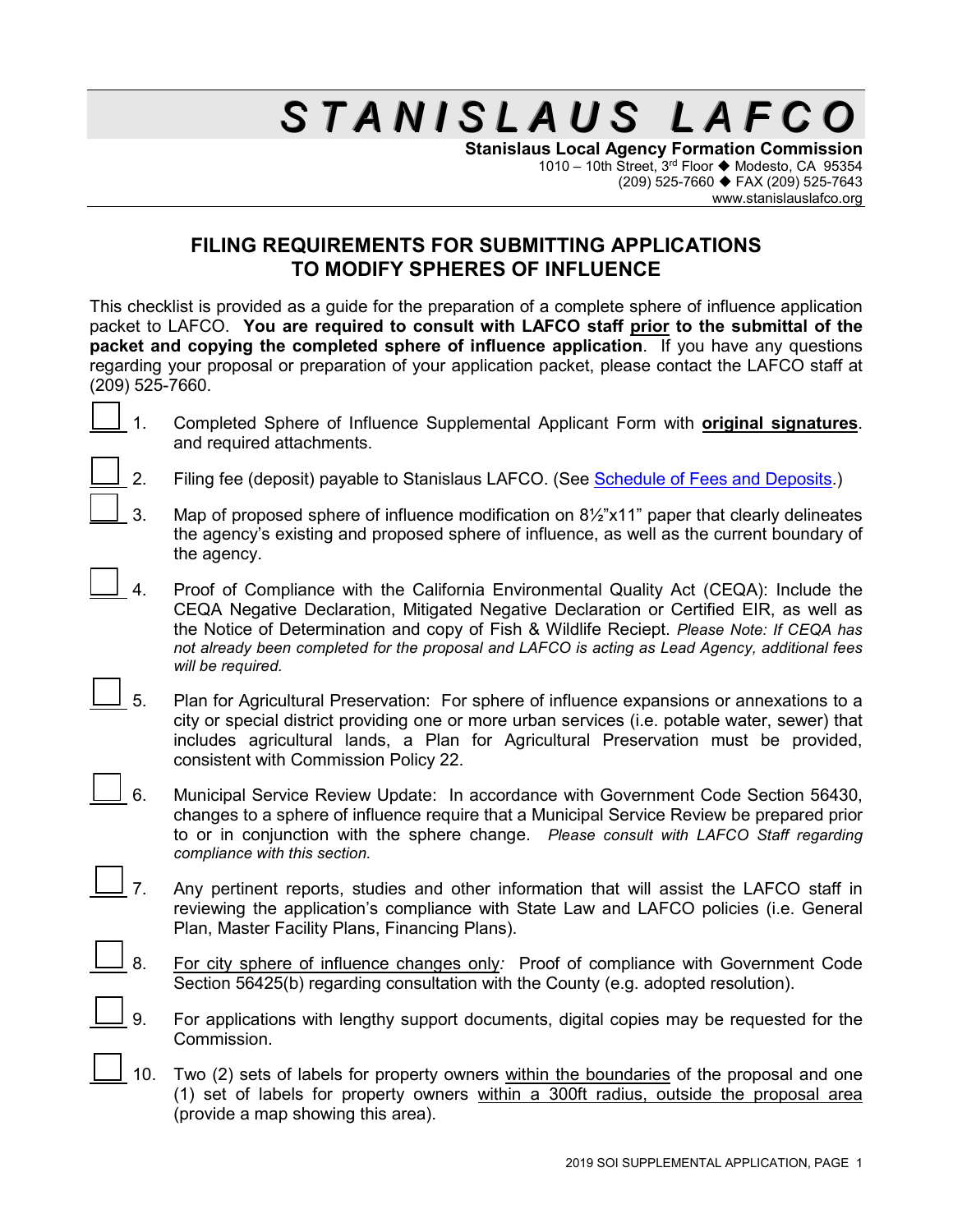**Stanislaus Local Agency Formation Commission** 1010 – 10th Street, 3<sup>rd</sup> Floor ◆ Modesto, CA 95354 (209) 525-7660 FAX (209) 525-7643 www.stanislauslafco.org

## **SPHERE OF INFLUENCE SUPPLEMENTAL APPLICATION**

Government Code Section 56425(e) of the Cortese-Knox-Hertzberg Local Government Reorganization Act of 2000 provides that the Commission shall consider and prepare a written statement of its determinations with respect to certain factors prior to making a decision. Please answer the following questions/factors required for sphere of influence determinations. These answers can be written on this form or attached as a separate submittal, as necessary.

Sphere of Influence for the

*(Name of City or District)*

Purpose of the Proposal

1. Why is this proposal being filed? List all actions for LAFCO approval. Identify other actions that are part of the overall project, i.e., a tract map or development permit.

Description of area to be included in the sphere

2. What area is proposed to be included in the sphere? What is the acreage involved? (Attach a map identifying the current sphere and the proposed modification.)

3. Why was it decided to use these particular boundaries? Do they align with existing roads, canals, or other geographical features?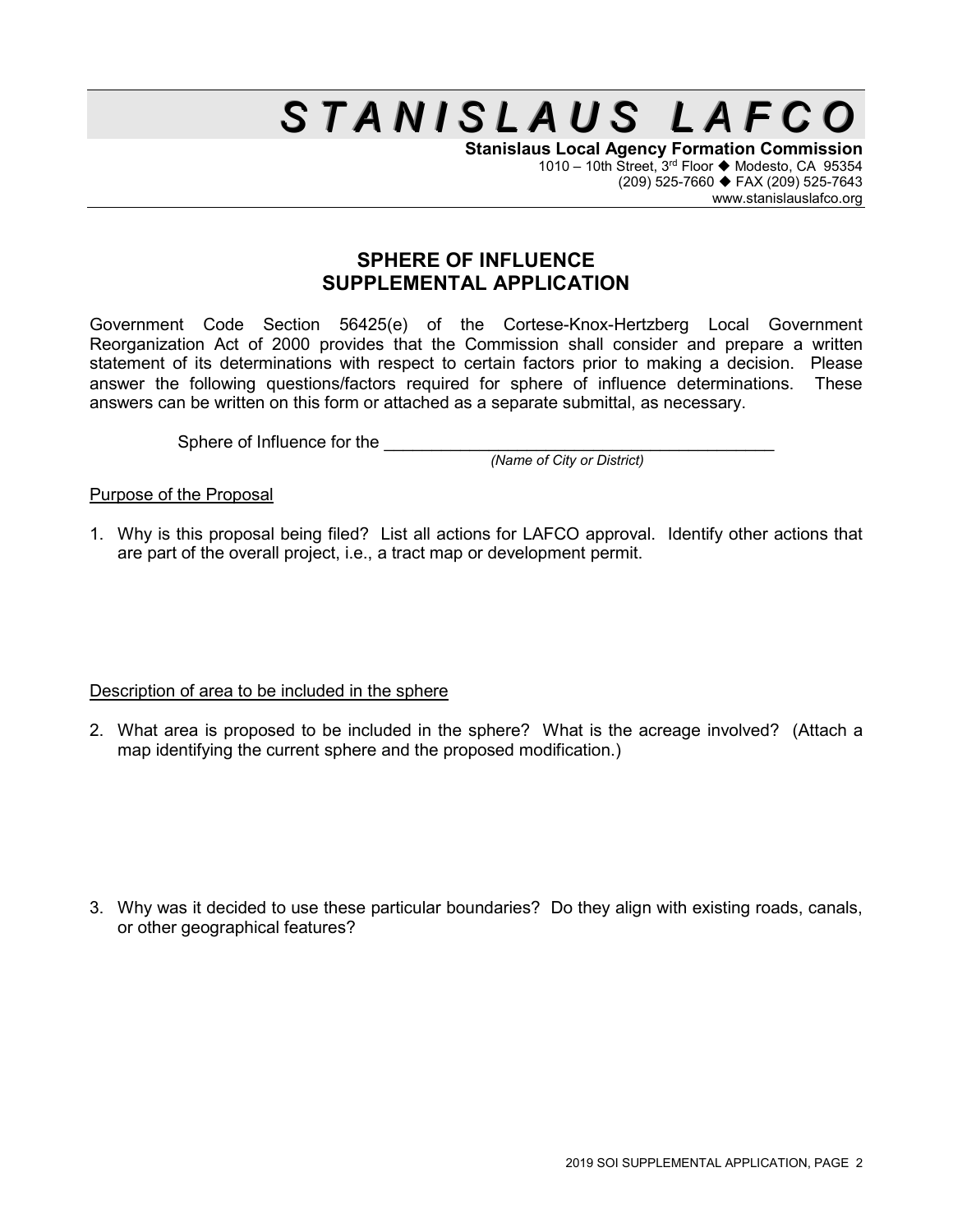### For City Changes Only:

4. Have the City and the County met with regard to an agreement on boundaries, development standards and zoning requirements for land in the proposed sphere as required by Government Code Section 56425?  $\Box$  Yes  $\Box$  No If yes, please provide a copy of the agreement or evidence of the consultation (e.g. adopted

resolution). If no, please explain the status of this meeting:

5. For cities, Stanislaus LAFCO also adopts a Primary Area of Influence, intended to reflect a more near-term growth boundary (0-10 years). Does the proposal include amendment to the Primary Area? If so, please describe:

### Relationship to Existing Plans

- 6. Describe current County general plan and zoning designations for the proposal area.
- 7. Describe any City general plan and prezoning designations for the proposal area.

### Environmental Assessment

8. What is the underlying project? Who is the lead agency? What type of environmental document has been prepared for the proposed project?

#### **Justification**

- 9. To assist LAFCO in making determinations pursuant to Government Code §56425, please provide information relevant to each of the following:
	- A. Present and planned uses in the area, including agricultural and open-space lands: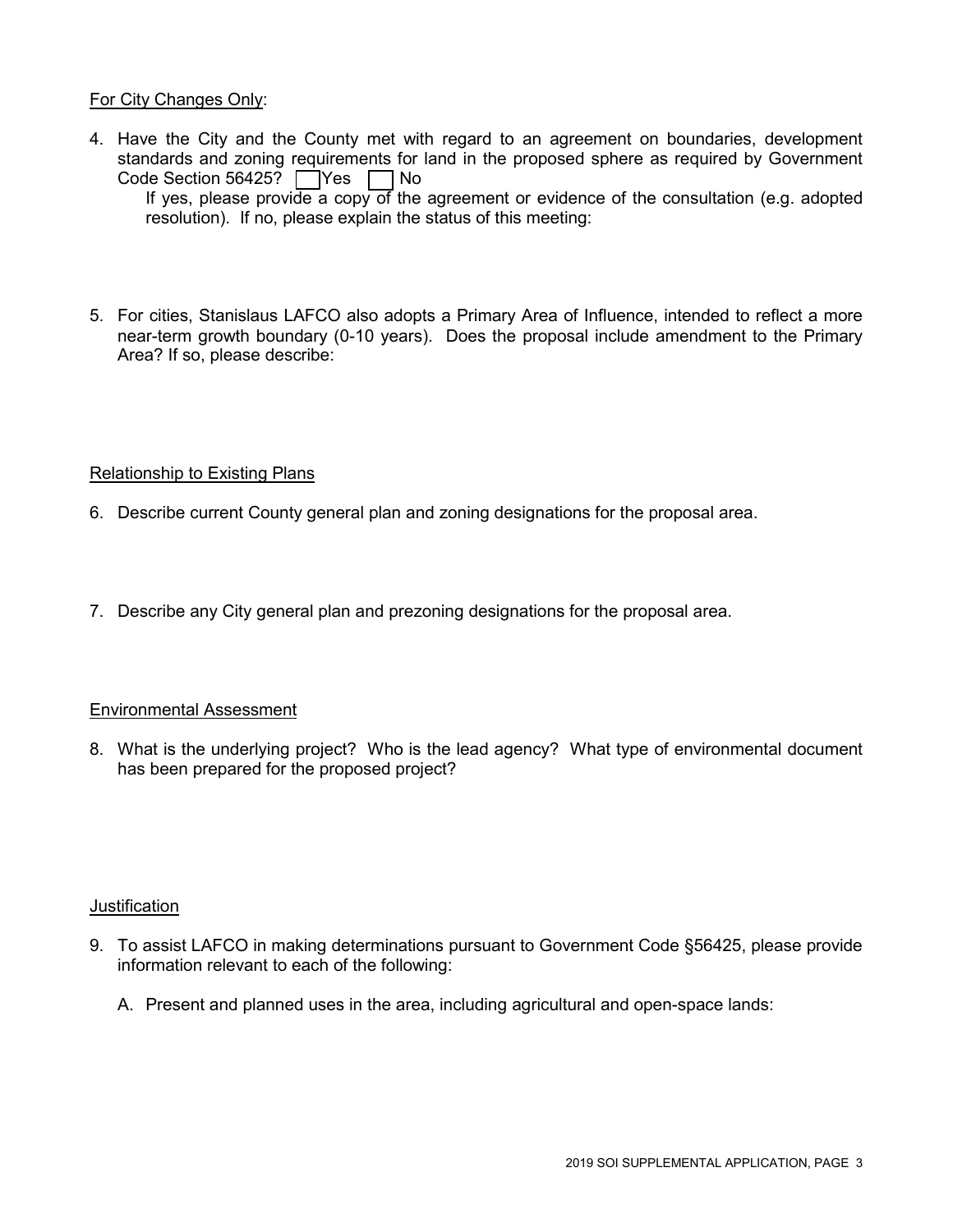- B. Present and probable needs for public facilities and services in the area:
- C. Present capacity of public facilities and adequacy of public services that the agency provides or is authorized to provide:
- D. Existence of any social or economic communities of interest in the area:
- E. For an update of a sphere of influence of a city or special district that provides public facilities or services related to sewers, municipal and industrial water, or structural fire protection, the present and probably need for those public facilities and services of any disadvantaged unincorporated communities within the existing sphere of influence:

Additional Comments

10. Provide any other comments or justifications regarding the proposal.

11. List up to three persons to receive copies of the LAFCO notice of hearing and staff report.

Name Address

12. Who should be contacted if there are questions about this application?

Name **Address** Address **Phone** 

Signature Date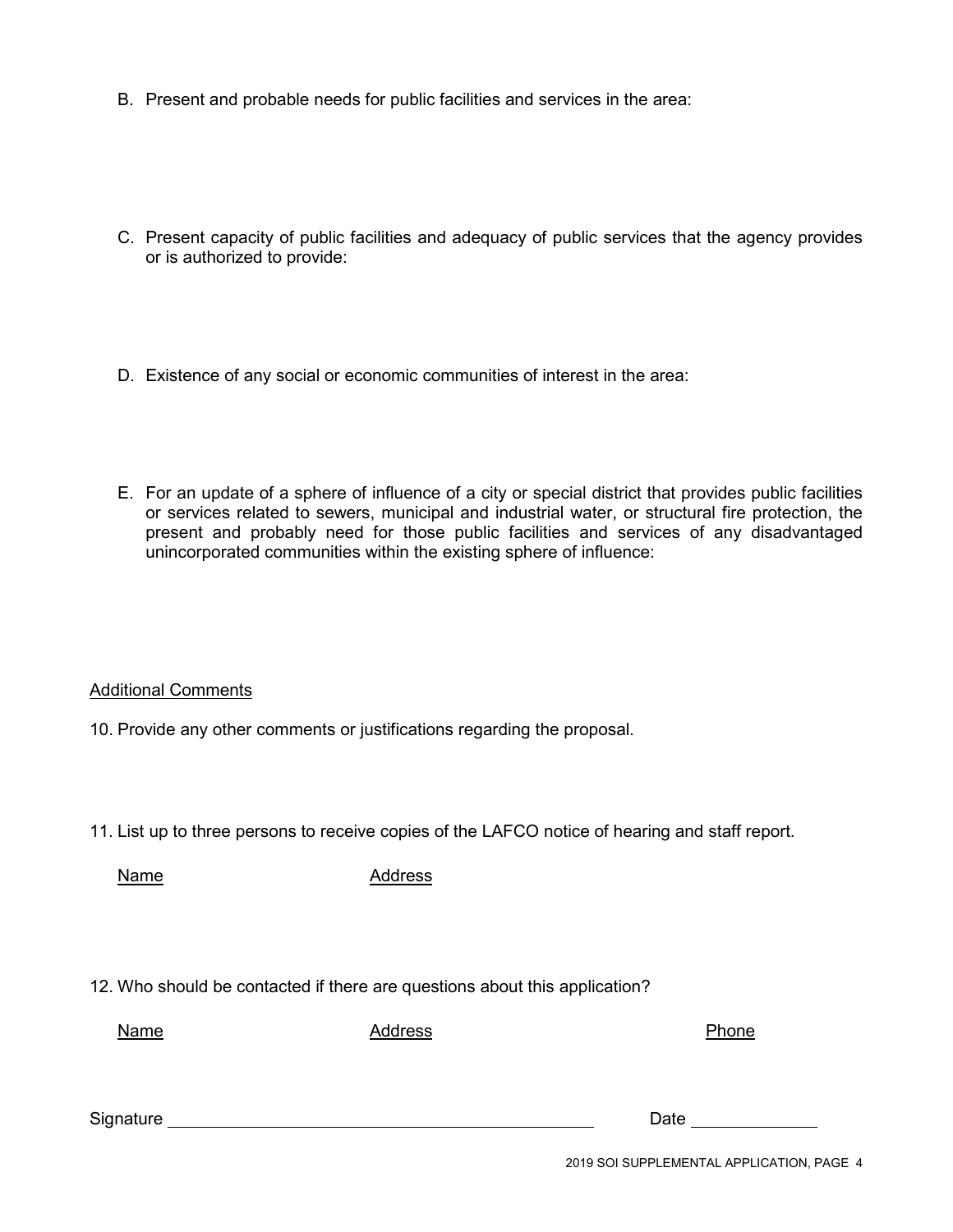**Stanislaus Local Agency Formation Commission** 1010 – 10 th Street,  $3^{rd}$  Floor  $\blacklozenge$  Modesto, CA 95354 (209) 525-7660 FAX (209) 525-7643 www.stanislauslafco.org

## **INDEMNITY AGREEMENT**

As part of this application, the applicant agrees to defend, indemnify, hold harmless and release the Stanislaus Local Agency Formation Commission (LAFCO), its officers, employees, attorneys, or agents from any claim, action or proceeding brought against any of them, the purpose of which is to attack, set aside, void, or annul, in whole or in part, LAFCO's action on a proposal or on the environmental documents submitted to support it. This indemnification obligation shall include, but not be limited to, damages, costs, expenses, attorney fees, and expert witness fees that may be asserted by any person or entity, including the applicant arising out of or in connection with the application.

APPLICANT OR APPLICANT'S REPRESENTATIVE: (Proof of authority must be provided)

| Signature: |  |  |  |
|------------|--|--|--|
| Name:      |  |  |  |
| Title:     |  |  |  |
| Agency:    |  |  |  |
| Address:   |  |  |  |
|            |  |  |  |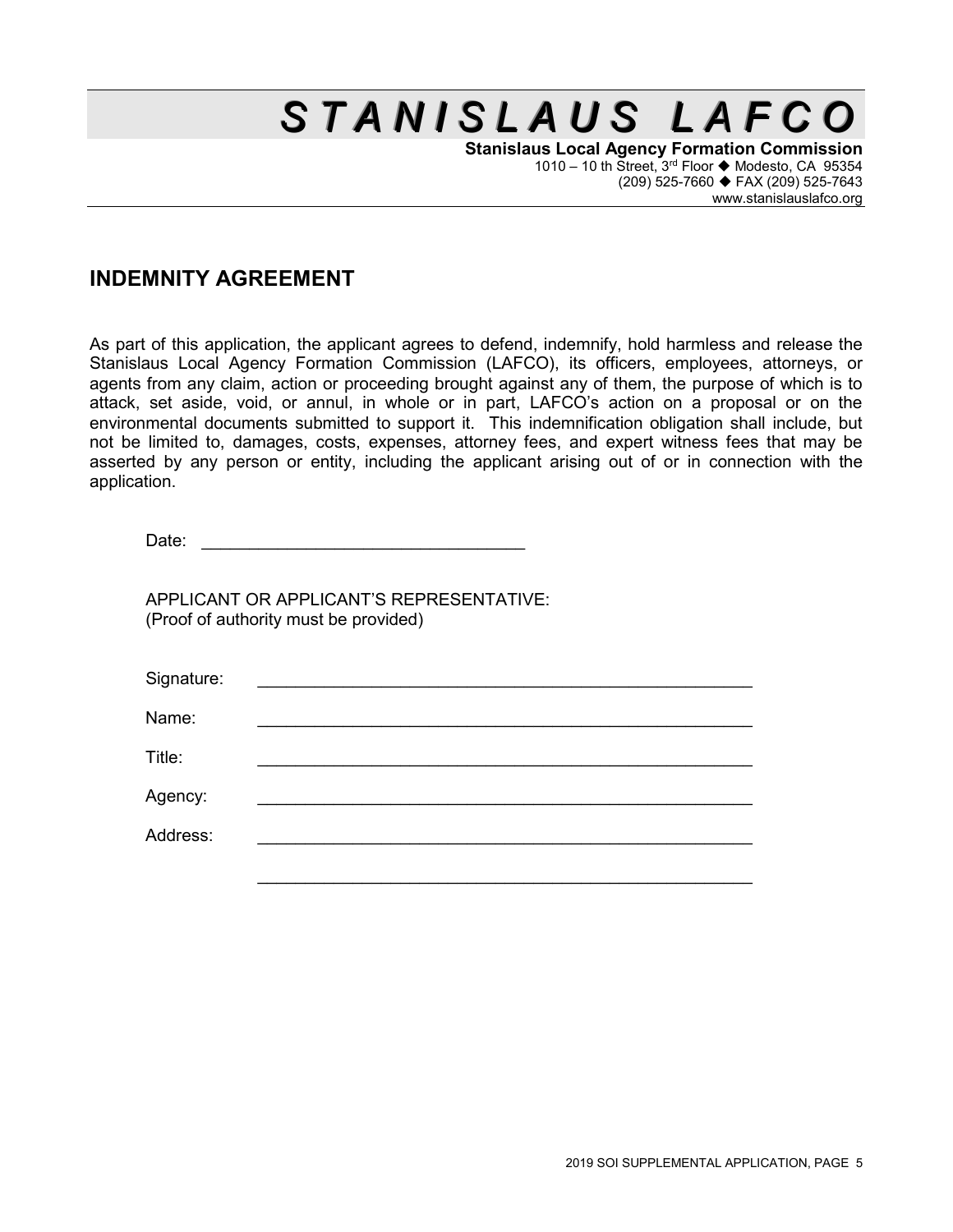**Stanislaus Local Agency Formation Commission** 1010 – 10th Street,  $3^{rd}$  Floor  $\blacklozenge$  Modesto, CA 95354 (209) 525-7660 FAX (209) 525-7643 www.stanislauslafco.org

## **COMPLIANCE WITH POLITICAL EXPENDITURE AND CONTRIBUTION DISCLOSURE REQUIREMENTS**

Effective January 1, 2008: Pursuant to Government Code Sections 56700.1 and 57009 of the Cortese-Knox-Hertzberg Local Government Reorganization Act of 2000, and 82015 and 82025 of the Political Reform Act, applicants for LAFCO approvals and those opposing such proposals are required to report to LAFCO all political contributions and expenditures with respect to the proposal that exceed \$1,000. By your signature to this application, you are binding the applicant to abide by these disclosure requirements. You are further agreeing that should LAFCO be required to enforce these requirements against you (or if the agency is the formal applicant, the real party in interest) that you will reimburse LAFCO for all staff cost and legal fees, and litigation expenses incurred in that enforcement process.

Date:

APPLICANT OR APPLICANT'S REPRESENTATIVE: (Proof of authority must be provided)

| Signature: | <u> 1980 - Jan Samuel Barbara, martin da shekara 1980 - An tsara 1980 - An tsara 1980 - An tsara 1980 - An tsara </u> |  |  |
|------------|-----------------------------------------------------------------------------------------------------------------------|--|--|
| Name:      |                                                                                                                       |  |  |
| Title:     |                                                                                                                       |  |  |
| Agency:    |                                                                                                                       |  |  |
| Address:   |                                                                                                                       |  |  |
|            |                                                                                                                       |  |  |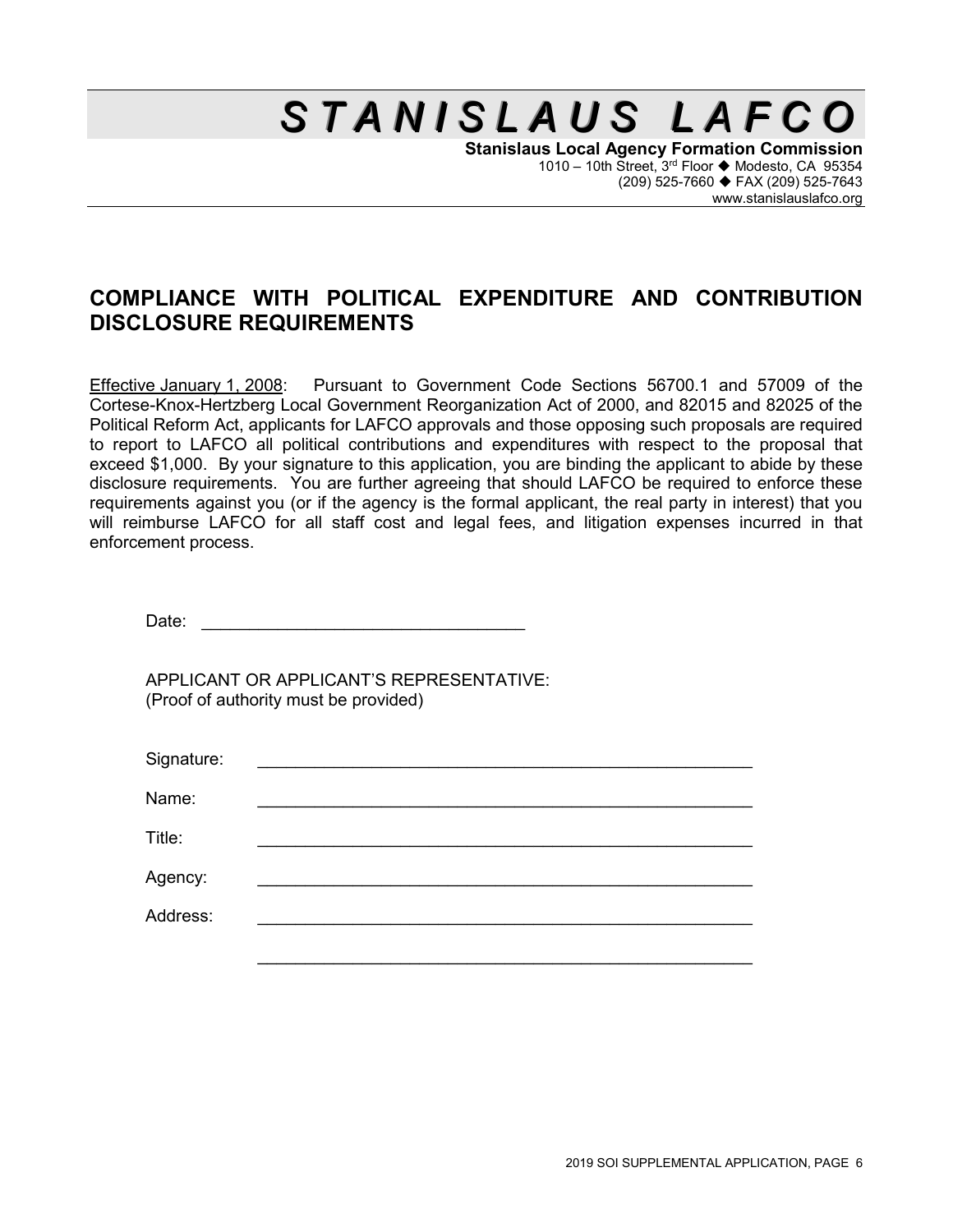**Stanislaus Local Agency Formation Commission** 1010 – 10th Street,  $3^{rd}$  Floor  $\blacklozenge$  Modesto, CA 95354 (209) 525-7660 FAX (209) 525-7643 www.stanislauslafco.org

## **FINANCIAL DISCLOSURE STATEMENT**

Consistent with the requirements of the State of California Fair Political Practices Commission, each applicant or their agent must complete and submit this Statement of Disclosure form with any application that requires discretionary action by Stanislaus LAFCO (Government Code §84308 of the Political Reform Act).

Person is defined as: "Any individual, firm, co-partnership, joint venture, association, social club, fraternal organization, corporation, estate, trust, receiver, syndicate, this and any other county, city and county, city, municipality, district or other political subdivision, or any other group or combination acting as a unit."

**1. List the names of all persons having any ownership interest in the property involved or any financial interest in the application. (Use additional sheets if necessary.)**

 $\_$  , and the set of the set of the set of the set of the set of the set of the set of the set of the set of the set of the set of the set of the set of the set of the set of the set of the set of the set of the set of th \_\_\_\_\_\_\_\_\_\_\_\_\_\_\_\_\_\_\_\_\_\_\_\_\_\_\_\_\_\_\_\_\_\_\_\_\_\_\_\_\_\_\_\_\_\_\_\_\_\_\_\_\_\_\_\_\_\_\_\_\_\_\_\_\_\_\_\_\_\_\_\_\_\_\_\_\_\_ \_\_\_\_\_\_\_\_\_\_\_\_\_\_\_\_\_\_\_\_\_\_\_\_\_\_\_\_\_\_\_\_\_\_\_\_\_\_\_\_\_\_\_\_\_\_\_\_\_\_\_\_\_\_\_\_\_\_\_\_\_\_\_\_\_\_\_\_\_\_\_\_\_\_\_\_\_\_  $\_$  , and the set of the set of the set of the set of the set of the set of the set of the set of the set of the set of the set of the set of the set of the set of the set of the set of the set of the set of the set of th  $\_$  , and the set of the set of the set of the set of the set of the set of the set of the set of the set of the set of the set of the set of the set of the set of the set of the set of the set of the set of the set of th \_\_\_\_\_\_\_\_\_\_\_\_\_\_\_\_\_\_\_\_\_\_\_\_\_\_\_\_\_\_\_\_\_\_\_\_\_\_\_\_\_\_\_\_\_\_\_\_\_\_\_\_\_\_\_\_\_\_\_\_\_\_\_\_\_\_\_\_\_\_\_\_\_\_\_\_\_\_ \_\_\_\_\_\_\_\_\_\_\_\_\_\_\_\_\_\_\_\_\_\_\_\_\_\_\_\_\_\_\_\_\_\_\_\_\_\_\_\_\_\_\_\_\_\_\_\_\_\_\_\_\_\_\_\_\_\_\_\_\_\_\_\_\_\_\_\_\_\_\_\_\_\_\_\_\_\_

**2. If any person identified pursuant to #1 is a corporation or partnership, list the names of all individuals owning more than 10% of the shares in the corporation or owning any partnership interest in the partnership.**

\_\_\_\_\_\_\_\_\_\_\_\_\_\_\_\_\_\_\_\_\_\_\_\_\_\_\_\_\_\_\_\_\_\_\_\_\_\_\_\_\_\_\_\_\_\_\_\_\_\_\_\_\_\_\_\_\_\_\_\_\_\_\_\_\_\_\_\_\_\_\_\_\_\_\_\_\_\_  $\_$  , and the set of the set of the set of the set of the set of the set of the set of the set of the set of the set of the set of the set of the set of the set of the set of the set of the set of the set of the set of th \_\_\_\_\_\_\_\_\_\_\_\_\_\_\_\_\_\_\_\_\_\_\_\_\_\_\_\_\_\_\_\_\_\_\_\_\_\_\_\_\_\_\_\_\_\_\_\_\_\_\_\_\_\_\_\_\_\_\_\_\_\_\_\_\_\_\_\_\_\_\_\_\_\_\_\_\_\_

**3. If any person identified pursuant to #1 is a non-profit organization or a trust, list the names of any person serving as director of the non-profit organization or as trustee or beneficiary or trustor of the trust.**

 $\_$  , and the set of the set of the set of the set of the set of the set of the set of the set of the set of the set of the set of the set of the set of the set of the set of the set of the set of the set of the set of th \_\_\_\_\_\_\_\_\_\_\_\_\_\_\_\_\_\_\_\_\_\_\_\_\_\_\_\_\_\_\_\_\_\_\_\_\_\_\_\_\_\_\_\_\_\_\_\_\_\_\_\_\_\_\_\_\_\_\_\_\_\_\_\_\_\_\_\_\_\_\_\_\_\_\_\_\_\_ \_\_\_\_\_\_\_\_\_\_\_\_\_\_\_\_\_\_\_\_\_\_\_\_\_\_\_\_\_\_\_\_\_\_\_\_\_\_\_\_\_\_\_\_\_\_\_\_\_\_\_\_\_\_\_\_\_\_\_\_\_\_\_\_\_\_\_\_\_\_\_\_\_\_\_\_\_\_

 $\_$  , and the contribution of the contribution of  $\mathcal{L}_\mathcal{A}$  , and the contribution of  $\mathcal{L}_\mathcal{A}$  , and the contribution of  $\mathcal{L}_\mathcal{A}$  $\_$  , and the set of the set of the set of the set of the set of the set of the set of the set of the set of the set of the set of the set of the set of the set of the set of the set of the set of the set of the set of th

**4. Has any person identified pursuant to #1 had \$250 or more worth of business transacted with any Commissioner or Alternate or Commission staff person within the past 12 months? Yes / No**

If Yes, please indicate person's name/s: